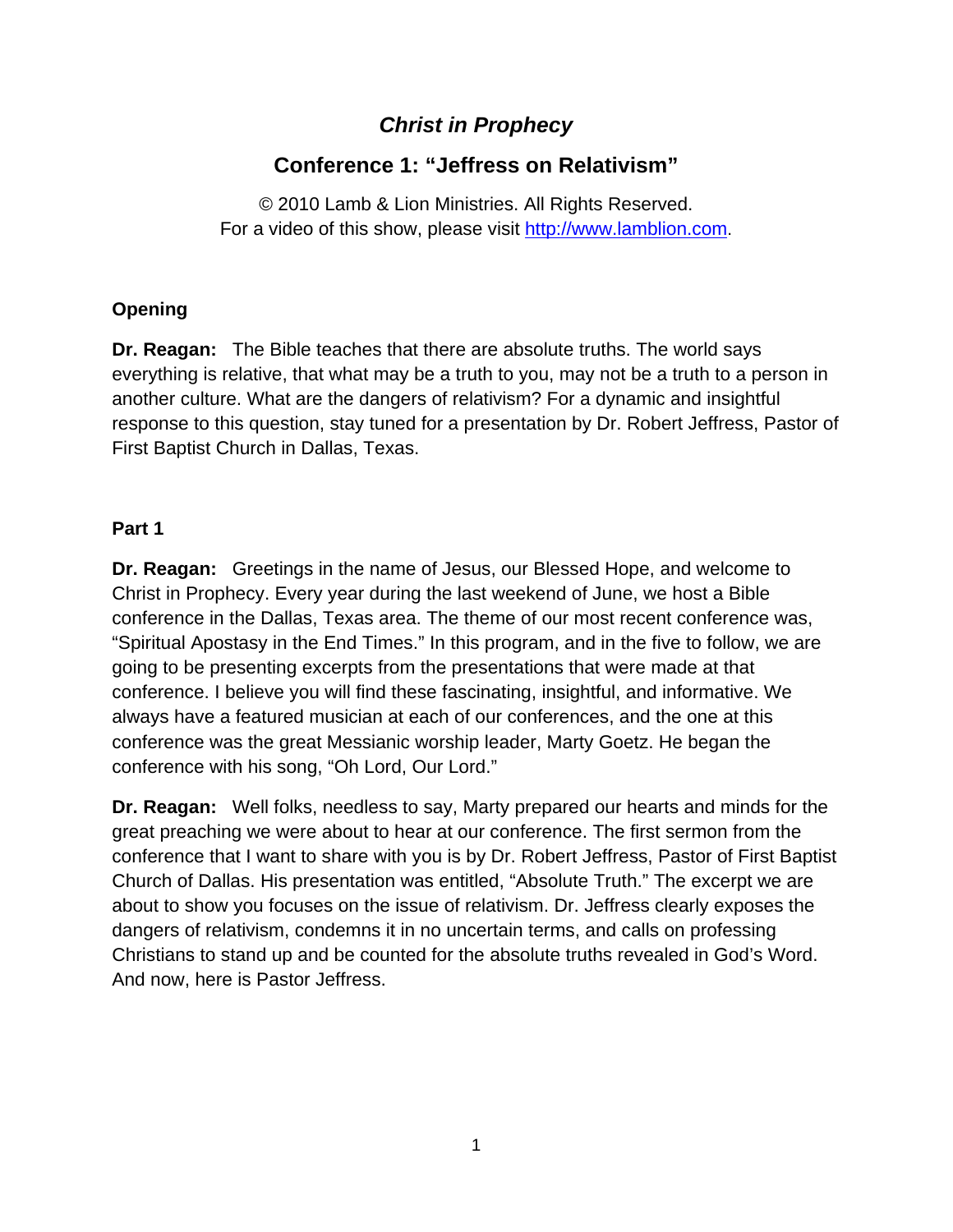#### **Jeffress Presentation**

**Dr. Jeffress:** Being on television is both a blessing and a curse. A few years ago, most of the time people have something nice to say, but a few years ago a lady called into our 800 number and she said, "You know we enjoy your pastors message but somebody has got to tell him he's go the worst toupee we have ever seen on television." I don't wear a toupee okay. So anyway, deacons and television viewers will keep you humble all the time. So anyway, thank you for those of you who watch our broadcast and pray for us.

It was the 17th century Jesuits priest Baltasar Gracián who said, "Truth is abhorred by the masses." And if you don't believe that I want to encourage you to engage in an experiment this next week. I want you to try making any one of the following statements around the break room at work or even in your classroom in Sunday school, and just sit back and see what the reaction is. Just try making this statement, "I believe only Christians are going to Heaven, everybody else is going to Hell." Or try saying, "I believe homosexuality is a perversion." Or try saying, "I believe that husbands are to be the leaders of their families." Sit back and watch the fireworks. You'll be called everything from ignorant to bigoted to intolerant and those are just some of the nicer things people will say to you. And by the way don't be surprised if the charges don't come just as strongly from Christians as they do from non-Christians.

We are living in a culture right now that has bought into the idea of relativism and they no longer stand for the truth of absolute truth. By the way if you think that is preacher hyperbole, listen to this survey that George Barna did, he did among Christians. And George Barna discovered that 68% of born again adults, and 91% of born again teenagers said there is no such thing as absolute truth. No such thing as absolute truth. Instead we have bought into the idea of relativism. And relativism can be summarized by the simple dictum everything is right sometime, and nothing is wrong all of the time. Everything is right some time, nothing is wrong all of the time. We have bought into absolute truth, and that is why Barna says that activities such as homosexuality, cohabitation, pornography have now become permissible and preferable among Christians. Barna says without some firm and compelling bases for suggesting that some acts are inappropriate people are left with the philosophy such as; if it feels good do it, or as another writer says, being good is now defined as feeling good. You may say, "Okay Robert so what? I mean we are sorry that people don't believe in absolute truth, but how does that affect me?" What I want to suggest to you this morning is there are 3 consequences of refusing to believe in absolute truth that are going to effect you and me sooner rather then later.

First of all embracing relativism instead of absolute truth encourages immorality, it encourages immorality. After all if we jettison absolute truth and say there is nothing that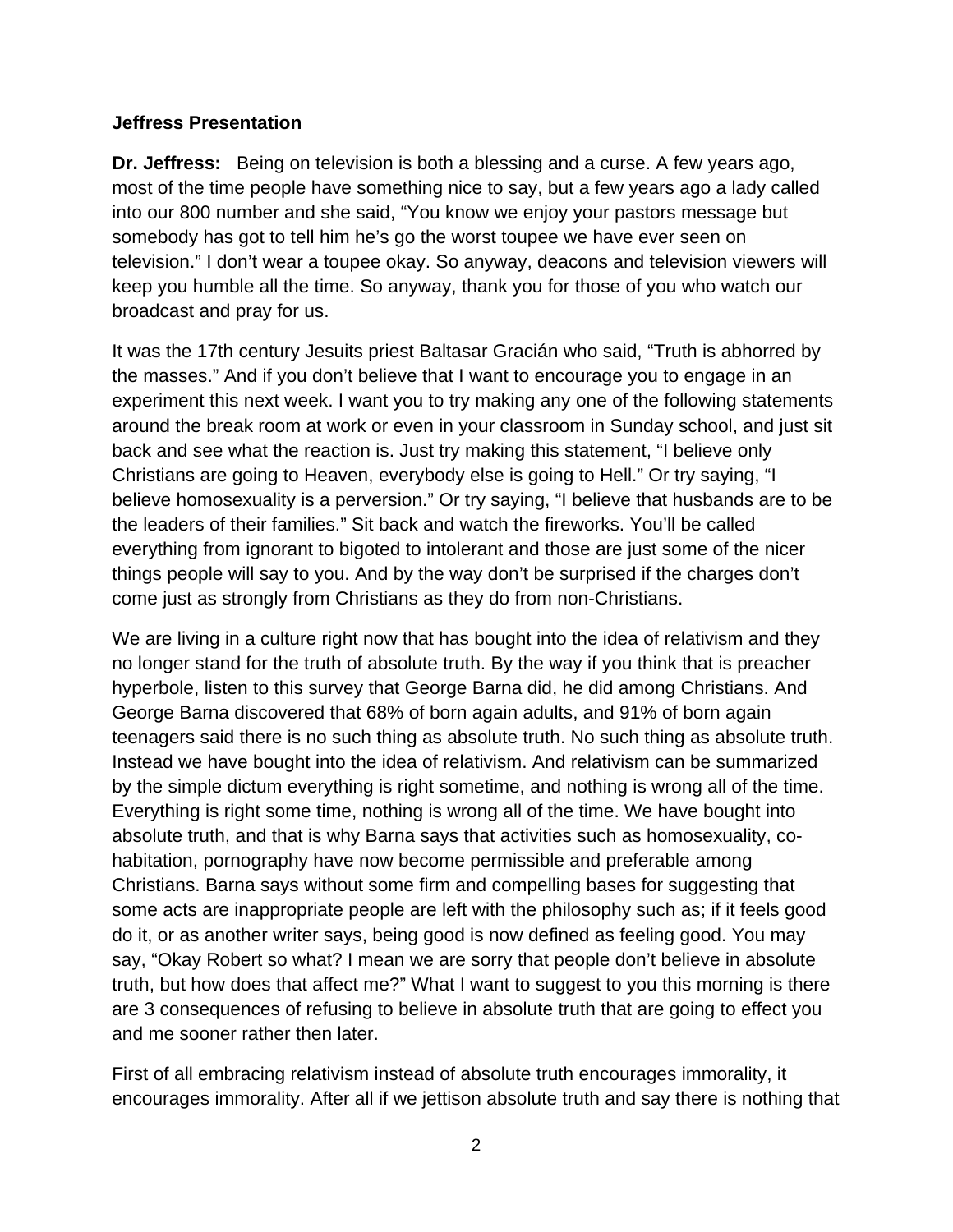is wrong all of that time. What's to keep us from permitting all kinds of sexual activity? And by the way this is the result of relativism that is most likely to strike your family. If there is no such thing as absolute truth why shouldn't all kinds of sexual activity be permitted? For example what's to keep us from saying that pedophile really is okay? Sex with children. You say, "Now Robert that is over the top, we know that is wrong, sex with children. Everybody knows that raping a child is wrong." Oh really, well who says it is wrong? If there is no such thing as absolute truth why is raping a child wrong? Well the relativist will say because society has determined that it is wrong. And every society can determine what is right and wrong in its particular situation. Do we really want to let society determine what is right and wrong?

Remember 150 years ago society, our culture said it was okay to own another human being that slavery is okay. Is society always a good arbitrator of what is right and what's wrong? May I remind you that it was only 40 years ago that society said homosexuality is a psychological aberration, that most states in our country outlawed homosexual activity. And yet today it is generally accepted even among Christians that while homosexuality may be wrong and not preferable it certainly should not be considered illegal. 40 years from now what's to keep our society from saying the same thing about pedophile? 40 years from now can't you hear people standing up and saying, "Well pedophiles don't choose to be pedophiles, it is just part of who they are." Or some people saying, "Well you know pedophiles that is their preferred sexual choice why should pedophiles have to hide who they are? Why shouldn't they be allowed to live out their sexuality? Don't pedophiles have the right to happiness through the full expression of who they are?"

By the way that is not as fully far fetched as you may think. In April of 2002 the United State Supreme Court ruled that child pornography in the virtual realm, virtual child pornography is now permissible. Some psychiatrists are now jumping on the bandwagon to normalize pedophile, sex with children. In July of 1998 the American Psychological Association published a paper that said, "Sex with a child may not always be harmful to the child as long as the child enjoys it." That is the American Psychological Association. Now in all fairness the APA still maintains a no child molestation policy. But the fact that they would even publish such a paper shows they are opening the door ever so slightly to this idea of normalizing pedophile. And quiet frankly what's to keep them one day and over night, changing their designation of pedophile just like they did about homosexuality in the 1970's? I was in college when it happened I remember very well. Over night the American Psychological Association which had said homosexuality is a psychological aberration, removed that designation. Not because of any new scientific evidence but simply because of the efforts of the prohomosexual lobby. The same thing I believe will happen to other kinds of sexual perversion as well. Relativism promotes immorality.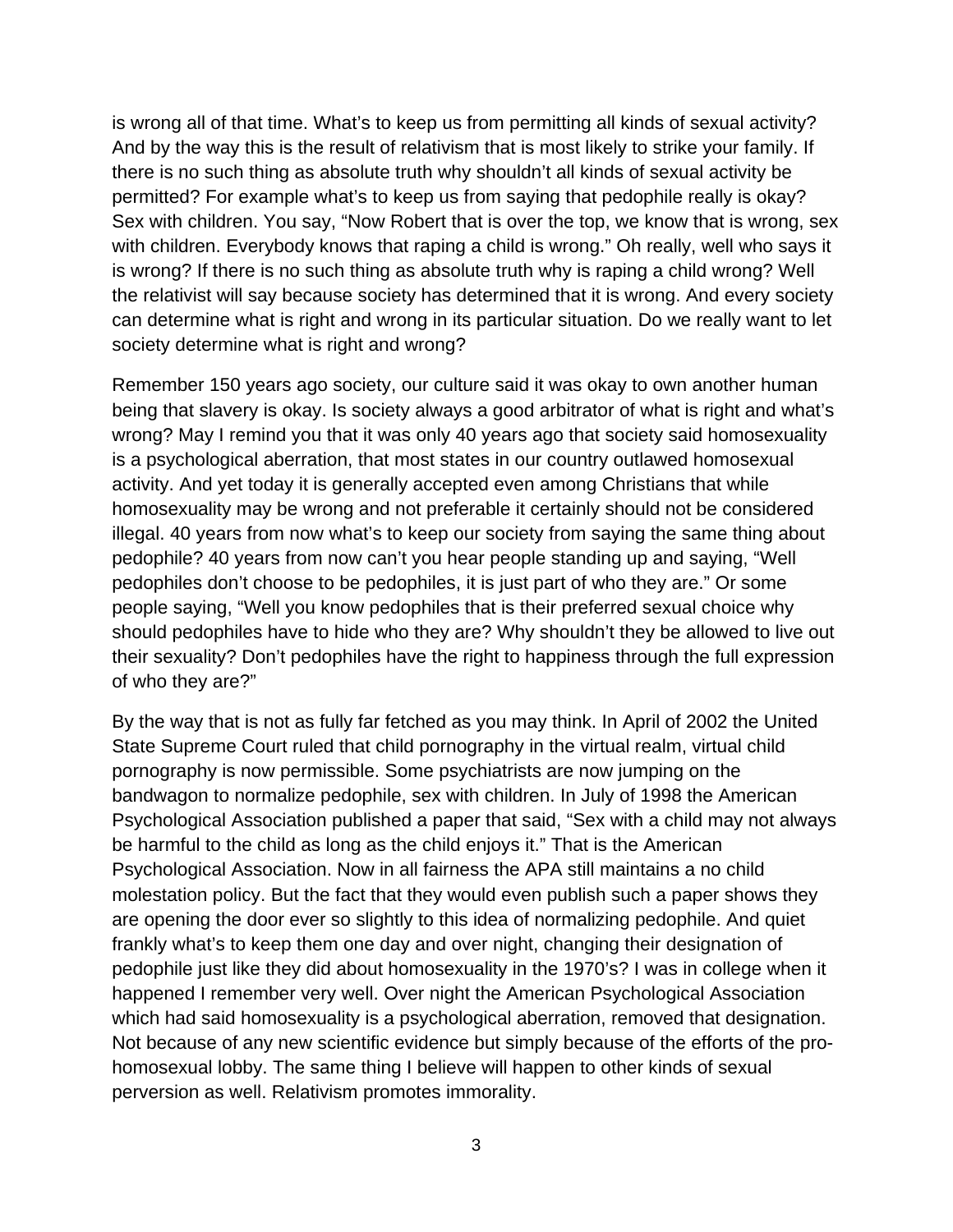Secondly relativism discourages evangelism, it discourages evangelism. I was watching a cable program not long ago and the topic of the cable program was: Is there only one way to Heaven? And so the talk show host a well know liberal was going out among the audience and everybody was giving the usually stuff about, "Oh, that is intolerant to say that and so forth, and so forth." But finally one poor soul this lady raised her hand and the talk show host went over to her and she said, "I believe that Jesus Christ is the only way to Heaven because my Lord and Savior said, 'I am the way the truth and the life, no man comes to the Father but by me.'" The talk show host said to her, "My dear," in his most condescending voice, "My dear that is fine if you want to believe that. But you have no right to force you beliefs on me."

And I want you to listen to what that talk show host is saying, he is making 2 conclusions, one obvious and one not so obvious. The first conclusion he is coming to is, if you want to believe Jesus Christ is the only way to Heaven that's fine, truth is whatever you want it to be. But just because you believe its truth, doesn't mean it is truth. In other words absolute truth is only truth to those who believe that it is absolute. I'm going to talk about how ridiculous that argument is in just a moment. But the second part of that argument is if you say an absolute truth you are guilty of coercion of hate speech. To say that Jesus Christ is the only way for anyone to go to Heaven is to be guilty of coercing people into your form of belief.

And that leads to the third and I think the most dangerous affect of relativism and that is relativism promotes persecution, it will promote persecution. You know in a culture that rejects absolute truth the only vise that can not be tolerated is the sin of intolerance. Or as one high school principal said actually with a straight face, he said, "We will not tolerate intolerance." That is exactly the lunacy that we are dealing with today. In a culture that refuses to accept absolute truth the only vise that can not be tolerated is the sin of intolerance. Even among Christians it is the sin of intolerance that can not be tolerated.

Some of you have been very kind during the break you know that if you live in the Dallas-Fort Worth area you may know that last Fall I preached a series of messages called, "Politically Incorrect" based on my book, "*Outrageous Truth*." And I took 7 of the most politically incorrect beliefs that Christians can articulate in today's world and gave the rational for why we as Christians believe these particular incorrect, politically incorrect truths. Well one of them dealt with homosexuality and so the title of the message was originally, "Homosexuality is a Perversion." And so every Monday morning they put out my sermon title on the marquee there at First Baptist Church on Ervay Street. So Monday morning I was walking into the office and I saw that sermon title up there, "Homosexuality is a Perversion." And I thought you know the average person driving down Ervay Street in downtown Dallas you know might not understand. And so I decided to soften the title just a little bit and I changed the message to, "Why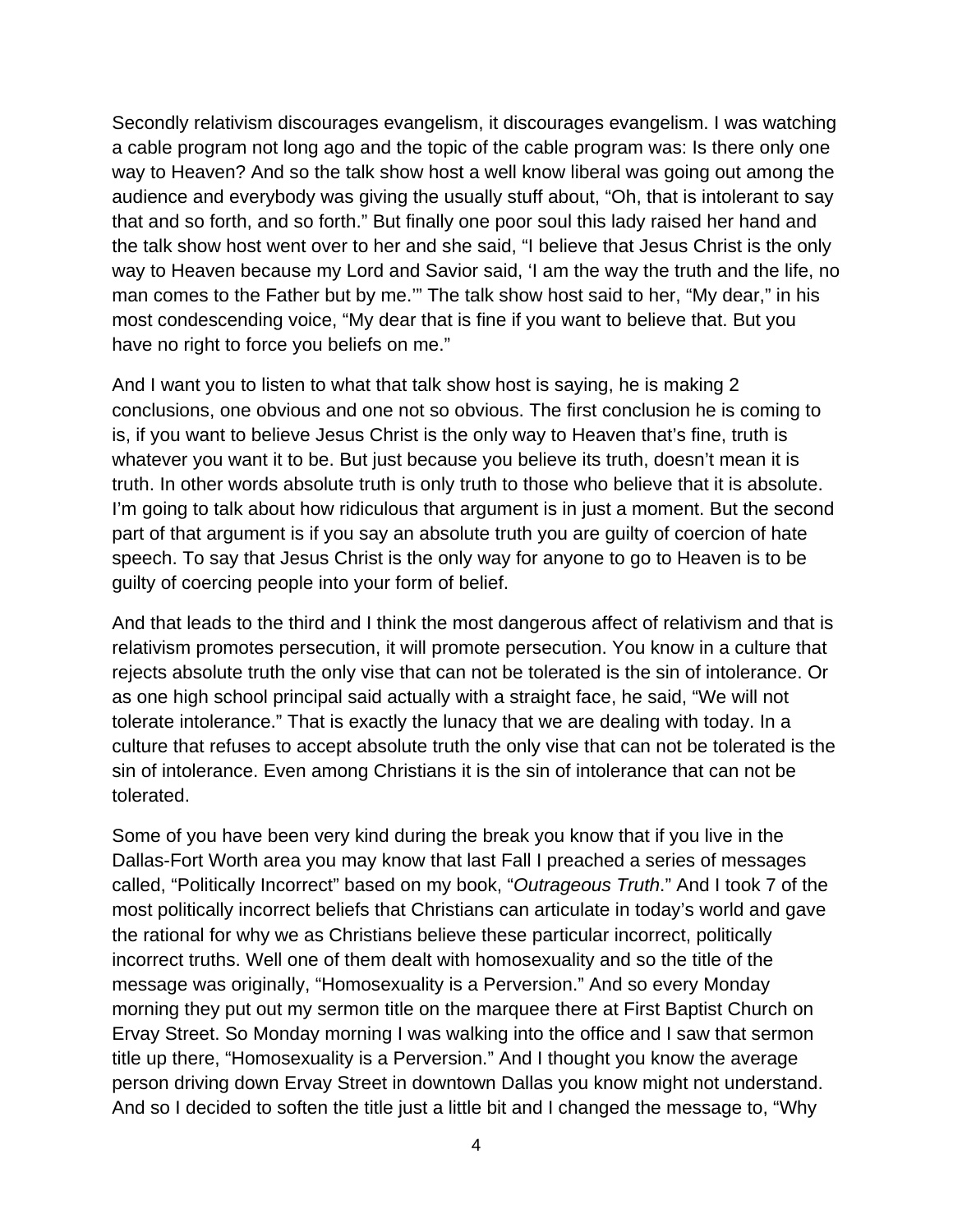Gay is not Okay." Trust me that didn't satisfy anybody. [Laughter] If you were around at that time, you know we had hundreds of protestors for the 2 Sundays that I preached the message down there, the blog were filled up with all kinds of things. I received a death threat, we had to have the police in there and all of these things. I mean it was all going on around. You know I expected all of that I expected all of the non-Christians, but here is what continued to surprise me. Some of the most vicious attacks came from other Christians. One man a leader and a well known denominational church in Dallas wrote to the Dallas Morning News and he said, "Dr. Jeffress should not be allowed to preach this kind of message, he must be silenced whatever the cost." Now that is a professing Christian from a main line church who believes that the greatest sin is the sin of intolerance.

And by the way this effort to silence Christians who stand for the truth not just me, but people like Dr. Reagan and people like you who take a stand wherever you are. That silencing process is already begun. Remember back in May of 2002, 56% of the law makers in Sweden passed a bill that would label, that said that pastors who labeled homosexuality as immoral will be subject to prison terms up to 4 years. By the way you don't have to go across the pond to see that kind of persecution talking place. A few years ago in our own continent in Canada, a man names Hugh Owens placed an ad in the Saskatchewan newspaper that said, "Homosexuality is an abomination before God and he listed the Bible verses that said homosexuality is an abomination." The Saskatchewan Human Rights Commission fined him \$4,500 because some homosexuals said when they read that ad, "It cut their feelings to the quick." And so Hugh Owens was fined \$4,500. You say, "Doesn't he have the right to express himself?" The Saskatchewan Human Rights Commission said his wrong was not that he said homosexuality is wrong. The mistake he made was attaching Bible verses to his position, because the court said to site Bible verses infers that this applies to everyone and we will not tolerate that. They fined him \$4,500.

By the way this same thing is happening in our country as well. If you are a reader of the "*Dallas Morning News"* you probably know the name of the Federal Judge Samuel Kent, he is the first judge to be indicted in 20 years. He was indicted on sexual abuse charges and is having to resign his position, thankfully. Back in May 5, of 1995, Judge Kent who was the judge over the District Court for the Southern District of Texas mandated that anyone in the Galveston High School any student who dared mention the name of Jesus Christ in a graduation prayer would be sentence to 6 months in jail. Now I want you to listen to what the judge said in his ruling this is a United States Federal Judge who is threatening anyone who mentions the name of Jesus Christ. Judge Kent said, "And make no mistake the court is going to have a United States Marshall in attendance at the gradation. If any student offends this court that student will be summarily arrested and will face up to 6 months incarceration in the Galveston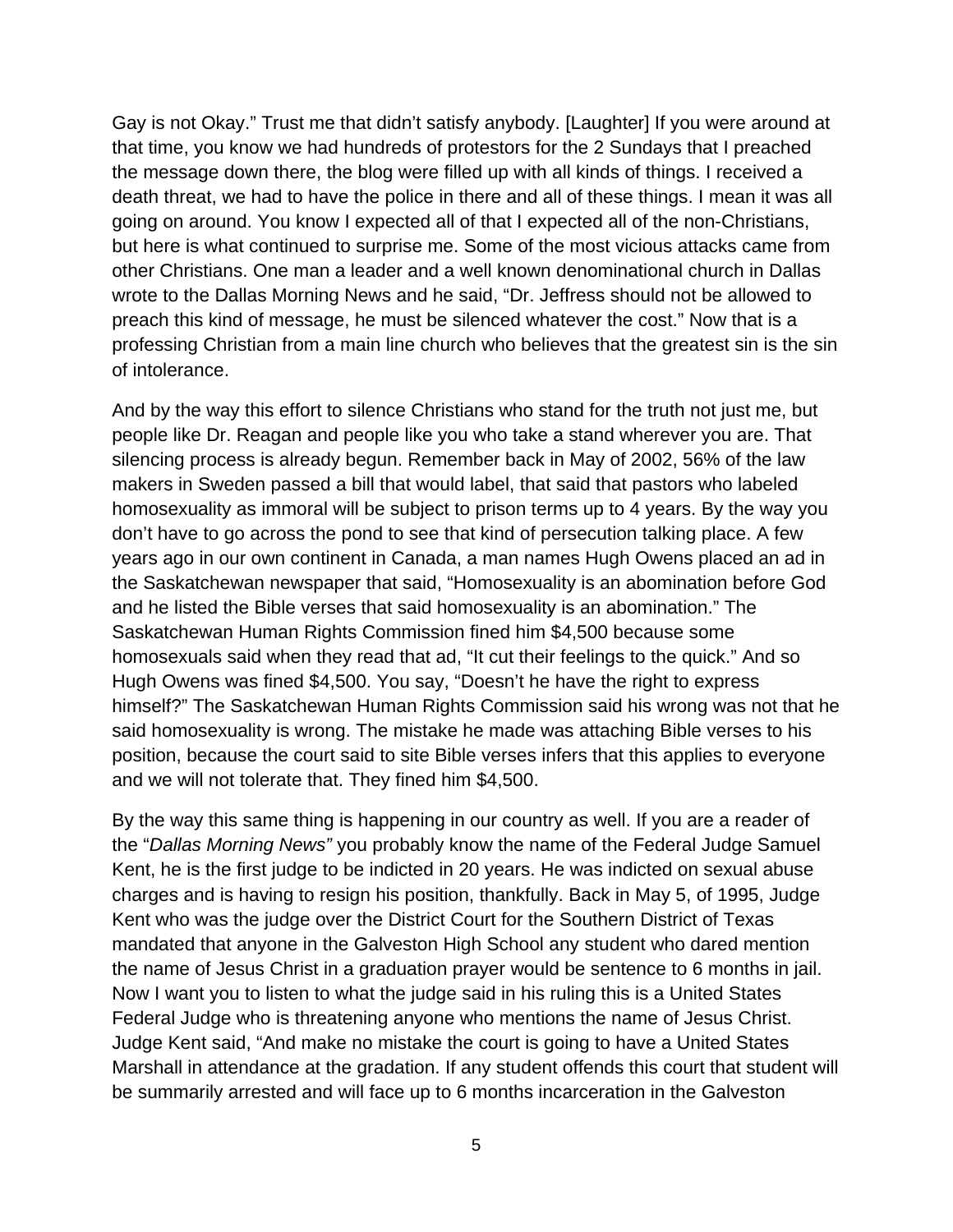County jail. Anyone who thinks I am kidding about this order or I am expressing any weakness or lack of resolve in that spirit of compromise, better think again. Anyone who violates these orders, no kidding is going to wish that he or she had died as a child when this court gets through with it." How's that for the First Amendment rights of Americans. Apparently Judge Kent believed the only people who have First Amendments rights are those who don't believe Jesus Christ is God's Son. Apparently the First Amendment applies to everyone except Evangelical Christians. And I believe that we are going to continue to see this kind of persecution of Christians continue to intensify.

I am preaching through the book of Ecclesiastes right now. And tomorrow morning I am coming to Ecclesiastes chapter 8 and the title of the message is, "Mr. Solomon goes to Washington." And it is going to be an evaluation of what old Solomon would say about our current administration. May I remind you that we right now have the most liberal President with the most liberal agenda in United States history. If you don't believe this just listen to what our President has done in his first 100 days in office. During the first 100 days in office Barack Obama signed an executive order allowing tax payer funding to go to international groups that promote or provide abortions. He lifted a seven year ban on tax payer funding of the United States population fund that is linked to forced abortion programs. He nominated one of the most pro-abortion Governors in this country as the Secretary of Health and Human Services. He nominated a man who ordered the Indiana legislature to end its historic practice of beginning each session with prayer he nominated this man to the Seventh U.S. Circuit Court of Appeals. He appointed the former executive director of the pro-abortion Emily's list to a major communication post at the White House. He expressed support for a hate crime legislation, and will sign it he says, if it reaches his desk. Those accused of inducing a federal hate crime could be held responsible for the actions of another person. For example pastors preaching against homosexuality could be charged with a crime if someone listening committed a hate crime against a gay individual. He released a Department of Homeland Security Watch List that included those Americans who were simply pro-life in their beliefs.

Let me tell you what is happening. Whenever you have a charismatic leader with a defined agenda, the most liberal agenda in the United States history, when you have that kind of leader with that kind of agenda operating in a culture that has bought into relative truth you have the prescription for persecution. Someone as our government is now that is intent in acting this agenda, the only thing that is stopping them are Christians like you who are willing to stand up and say, "No, this is an affront to Almighty God." And that is why I believe that this government at some point and time is going to put a target on all of our backs to completely eliminate the opposition to their agenda. And I believe that time is coming more quickly then we can possibly imagine.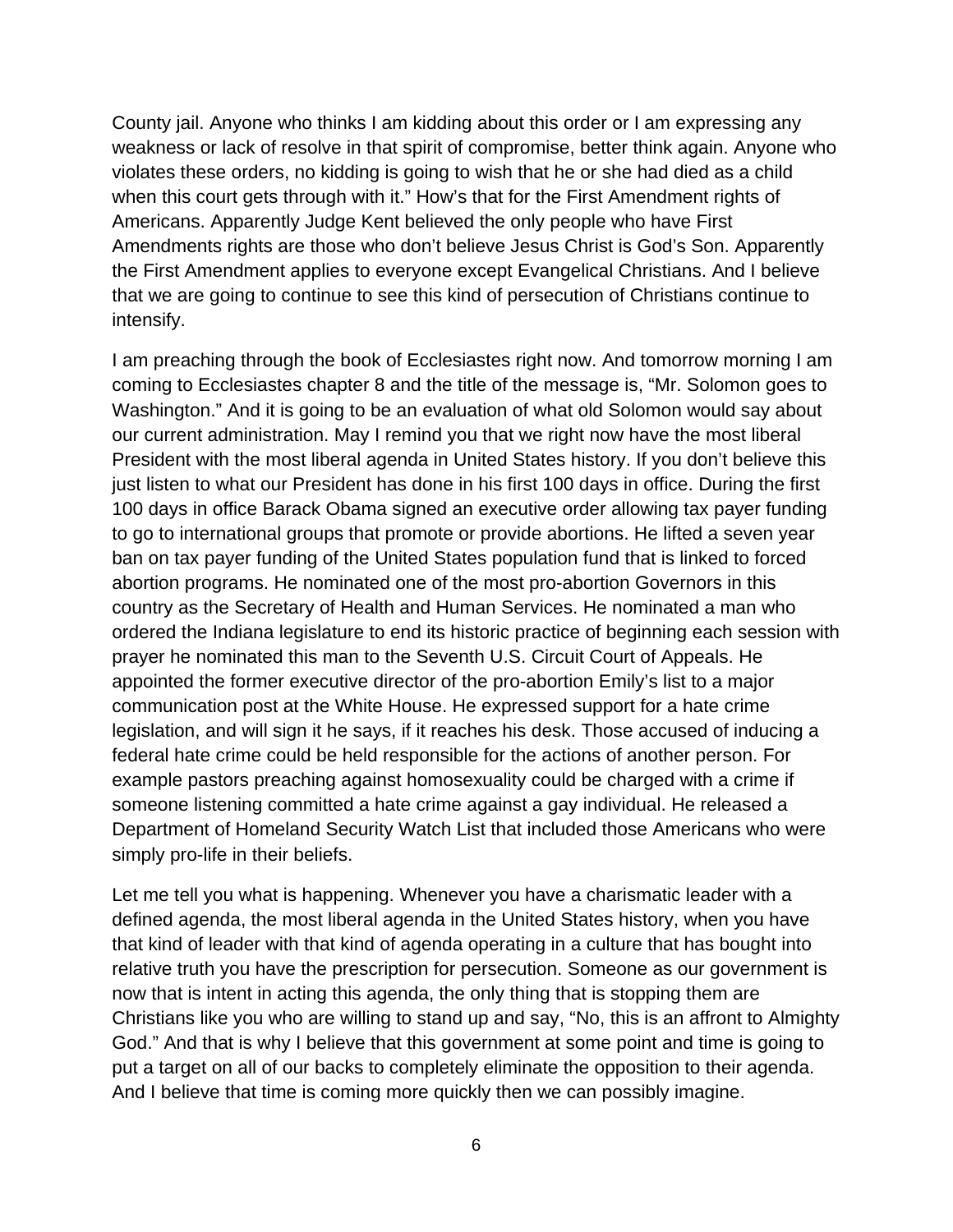Last week in Louisville, Kentucky Chuck Colson was addressing the pastor's conference at the Southern Baptist Convention. And at that conference he said to these pastors, "Are you willing to say no to Caesar, when Caesar says, 'You can not preach the Bible?'" I believe the time is coming when Lamb and Lion Ministries or First Baptist Church of Dallas are going to lose their tax exempt status if they stand up and preach the truth of the Word of God. Christians are you willing to keep supporting ministries like this one, when the government says you don't have the opportunity to deduct that contribution?

A time of persecution is coming, if it doesn't we will be the only Christian culture that has escaped persecution, and I don't think that is going to happen, it's coming. I want to tell you what really concerns me, is not non-Christians who have bought into relativism that is to be expected. What I am concerned about are wishy-washy, wimpy Christians, who will not stand up for the truth of God's Word, and you see them all around us, I mean they are all around us. A world wide known evangelist appears on a television talk show and the host asks him, "Dr. so and so, do you believe that Muslims are going to Hell if they haven't accepted Jesus Christ as Savior?" And instead of giving the clear Biblical answer he waffles and wavers and said, "Well I can't make that judgment, only God can make that judgment."

Ladies and Gentlemen God has already made that judgment. Jesus Christ said, "I am the way, the truth and the life, no man comes to the Father, except by me." Or here's a Christian mother who is encouraged to, invited to offer a prayer at a local PTA meeting. And she comes to the conclusion of her prayer and so to not offend people around her, instead of praying under the only name by which there is salvation, the only name that allows our prayers to go into the Throne Room of God. Instead of praying in the name of Jesus Christ, she says, in your name we pray oh God. She wimps out, she wimps out. Here is a Christian serving on the local school board and he caves into pressure to reject a science text book because it has some questions about Darwinism, Evolution. This is not a text book that preaches Creationism, it's simply a text book that says, "You know what there may be some problems with that ludicrous teaching called Evolution and here are some things to consider." And yet the Christian caves in and he says, "Well you know I don't believe in Evolution but after all science belongs in the classroom, and faith belongs in the Sunday School room." He wimps out. It is time for Christians to have the guts to stand up and say, "This is what we believe."

#### **Closing**

**Dr. Reagan:** I want to thank Pastor Robert Jeffress for his great presentation. I hope it blessed you as much as it did me. Next week, the Lord willing, we will continue sharing with you excerpts from sermons presented at our conference. Specifically, we will be